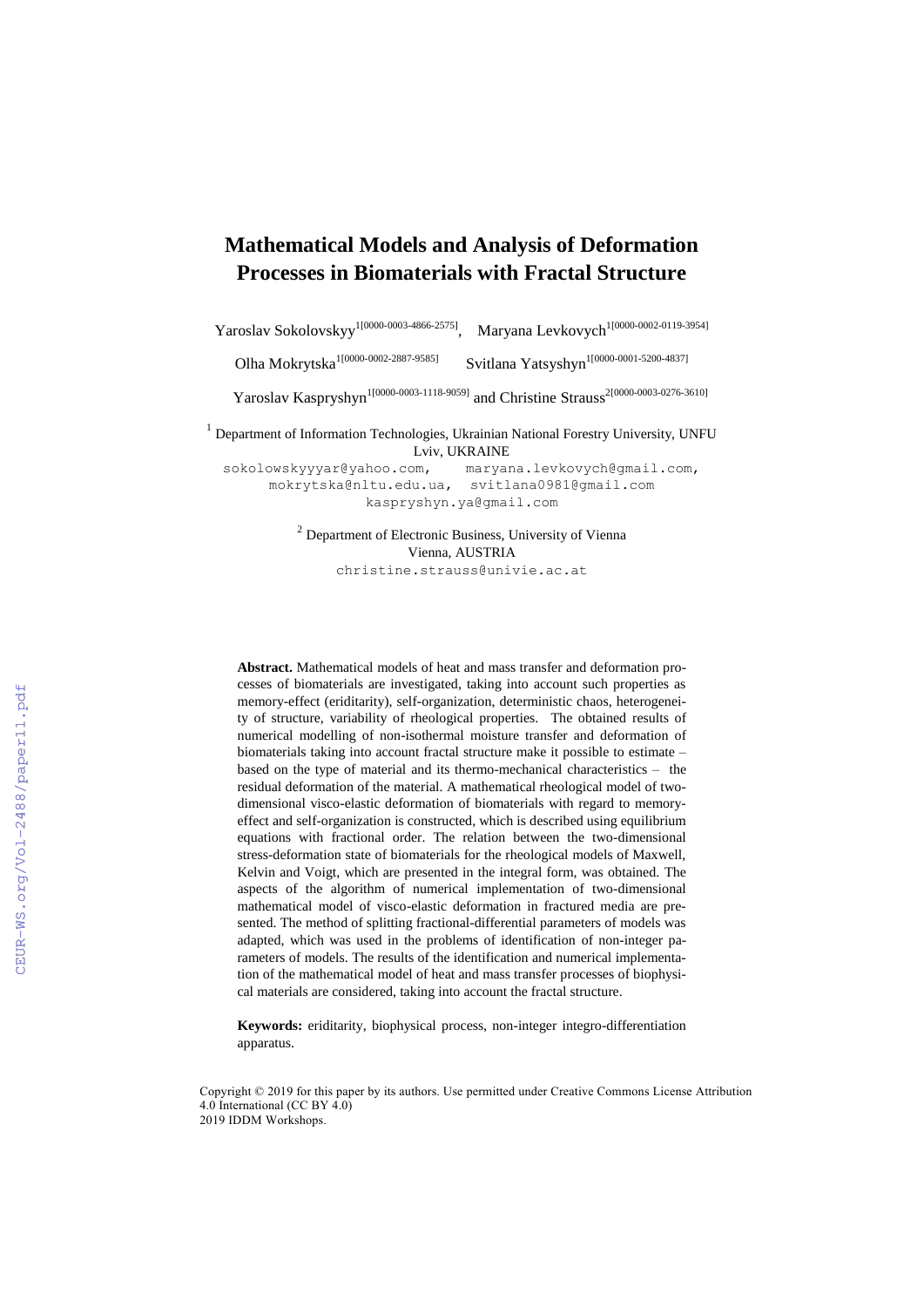### **1 Introduction**

The biophysical process is often characterized by the simultaneous influence on the material of several factors - load, moisture and temperature. Changing at least one of them in the biomaterial, to which belong transplant, implants, joints, medical silicon, leads to formation of deformation and its transition from one type to the other, resulting in the total or partial restoration of the original physical state. This ability of the material characterizes the presence of the memory-effect, which is based on residual deformations. In addition to residual memory, biomaterials are characterized by stochastic heterogeneity of the structure and significant variability of rheological properties. To investigate the above-mentioned properties in biophysical materials, as well as deterministic chaos, the complex nature of spatial correlations and selforganization is possible by formal means of fractional integro-differential operators [1, 10]. This approach provides the basis for the development of mathematical models of non-equilibrium biophysical processes with a fractal structure. At present, a very small number of works [7, 8] is devoted to the development of algorithms and software for studying the processes of deformation and heat-moisture transfer, taking into account the memory-effect-properties and self-organization of materials, which allows us to estimate the residual and elastic stress values.

## **2 Problem formulation**

The mathematical rheological model of two-dimensional visco-elastic deformation of biomaterials, taking into account eriditarity (memory-effect) and self-organization, is described using equilibrium equations with a fractional order  $\gamma$   $(0 < \gamma \le 1)$  in spatial coordinates  $x_1$  and  $x_2$ :

$$
C_{11}\left(\overline{R}_{11}\frac{\partial^{\gamma}\varepsilon_{11}}{\partial x_{1}^{\gamma}}-\widetilde{R}_{11}\right)+C_{12}\left(\overline{R}_{12}\frac{\partial^{\gamma}\varepsilon_{22}}{\partial x_{1}^{\gamma}}-\widetilde{R}_{12}\right)+2C_{33}\left(\overline{R}_{33}^{2}\frac{\partial^{\gamma}\varepsilon_{12}}{\partial x_{2}^{\gamma}}-\widetilde{R}_{33}^{2}\right)=0, \quad (1)
$$

$$
C_{21}\left(\overline{R}_{21}\frac{\partial^{\nu}\varepsilon_{11}}{\partial x_{2}^{\nu}}-\widetilde{R}_{21}\right)+C_{22}\left(\overline{R}_{22}\frac{\partial^{\nu}\varepsilon_{22}}{\partial x_{2}^{\nu}}-\widetilde{R}_{22}\right)+2C_{33}\left(\overline{R}_{33}^{1}\frac{\partial^{\nu}\varepsilon_{12}}{\partial x_{1}^{\nu}}-\widetilde{R}_{33}^{1}\right)=0.\tag{2}
$$

where  $\overline{R}_i$ ,  $\widetilde{R}_i$  are the corresponding values of the integrals:

$$
\int_{0}^{t} R_{ij}(t-z,T,U) dz = \overline{R}_{ij} \cdot \int_{0}^{t} R_{ij}(t-z,T,U) \frac{\partial^{y} \varepsilon_{T1,T2}}{\partial x_{k}^{y}} dz = \widetilde{R}_{ij}, (k=1,2)
$$
\n
$$
\int_{0}^{t} R_{ij}(t-z,T,U) \frac{\partial^{y} \varepsilon_{T3}}{\partial x_{2}^{y}} dz = \widetilde{R}_{33}^{2}, \int_{0}^{t} R_{ij}(t-z,T,U) \frac{\partial^{y} \varepsilon_{T3}}{\partial x_{1}^{y}} dz = \widetilde{R}_{33}^{1},
$$

*Rij* are relaxation kernels of fractional-differential models, which are dependent on time t, temperature T and moisture  $U$ ;  $\varepsilon^T = (\varepsilon_{11}, \varepsilon_{22}, \varepsilon_{12})$  is a deformation vec-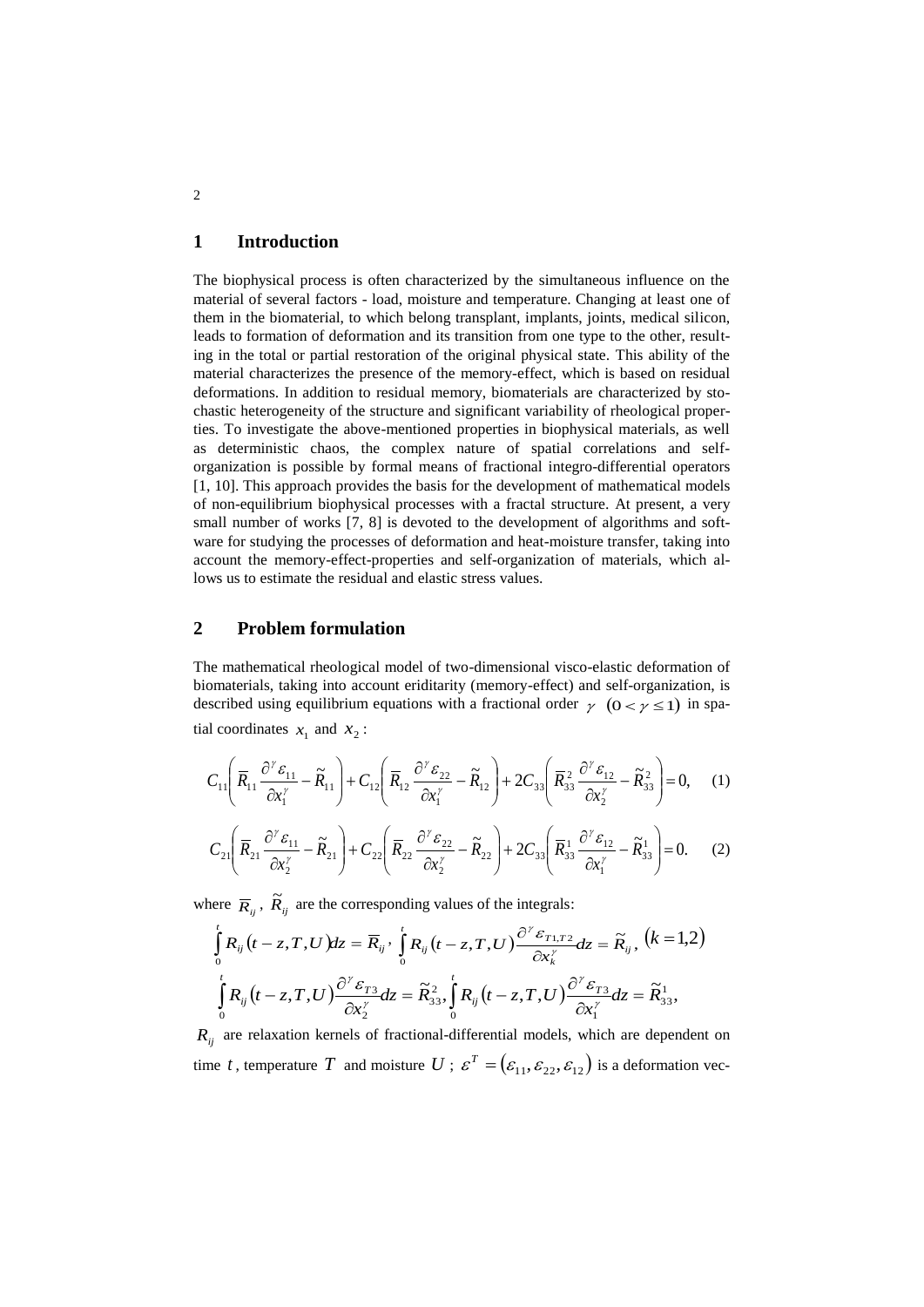tor, components of which are dependent on time t and spatial variables  $x_1$  and  $x_2$ ,  $(t, x_1, x_2) \in D, D = [0, \tilde{T}] \times [0, l_1] \times [0, l_2], \varepsilon_T = (\varepsilon_{T1}, \varepsilon_{T2}, \varepsilon_{T3})^T$  $\mathcal{E}_T = (\mathcal{E}_{T1}, \mathcal{E}_{T2}, \mathcal{E}_{T3})^T$  is deformation vector, components of which are dependent on temperature variations  $\Delta T$  and moisture content  $\Delta U$  :

$$
\varepsilon_{T1} = \alpha_{11} \Delta T + \beta_{11} \Delta U, \ \varepsilon_{T2} = \alpha_{22} \Delta T + \beta_{22} \Delta U, \ \varepsilon_{T3} = 0,
$$

 $\alpha_{11}, \alpha_{22}, \beta_{11}, \beta_{22}$  are coefficients of thermal expansion and moisture-condition shrinkage;  $C_{ij}$  are components of the elastic tensor of an orthotropic body:

$$
C_{11} = \frac{E_{11}}{(1 - v_1 v_2)}, \ C_{12} = \frac{v_2 E_{11}}{(1 - v_1 v_2)}, \ C_{21} = \frac{v_1 E_{22}}{(1 - v_1 v_2)}, \ C_{22} = \frac{E_{22}}{(1 - v_1 v_2)}, \ C_{33} = \mu,
$$

where  $\mu$  is shear modulus in plane,  $E_{11}$ ,  $E_{22}$ ,  $E_{12}$  are Young's moduli,  $V_1$ ,  $V_2$  are Poison's ratios.

Let us set the following boundary conditions:

$$
\varepsilon_{ij}\Big|_{x_j=0} = 0, \qquad \varepsilon_{ij}\Big|_{x_j=l_j} = 0, \tag{3}
$$

and initial conditions, respectively:

$$
\varepsilon_{ij}\Big|_{t=0} = 0.\tag{4}
$$

The relationship between the components of stress  $\sigma^T = (\sigma_{11}, \sigma_{22}, \sigma_{12})$  and strain  $\epsilon^T = (\epsilon_{11}, \epsilon_{22}, \epsilon_{12})$  for two-dimensional fractional-differential rheological models, respectively, can be written as follows:

Voigt's model

$$
\sigma_{11} = \frac{E_{11}}{(1 - v_1 v_2)} D_t^{\alpha} (\varepsilon_{11} - \varepsilon_{T1}) + \frac{v_2 E_{11}}{(1 - v_1 v_2)} D_t^{\alpha} (\varepsilon_{22} - \varepsilon_{T2}) + + 2E \tau^{\beta} (D_t^{\beta} (\varepsilon_{11} - \varepsilon_{T1}) + D_t^{\beta} (\varepsilon_{22} - \varepsilon_{T2}))
$$
\n(5)

$$
\sigma_{22} = \frac{v_1 E_2}{(1 - v_1 v_2)} D_t^{\alpha} (\varepsilon_{11} - \varepsilon_{T1}) + \frac{E_{22}}{(1 - v_1 v_2)} D_t^{\alpha} (\varepsilon_{22} - \varepsilon_{T2}) + + 2E \tau^{\beta} (D_t^{\beta} (\varepsilon_{11} - \varepsilon_{T1}) + D_t^{\beta} (\varepsilon_{22} - \varepsilon_{T2}))
$$
\n(6)

$$
\sigma_{12} = \mu D_t^{\alpha} (\varepsilon_{12} - \varepsilon_{T3}) + \mathbf{E} \tau^{\beta} D_t^{\beta} (\varepsilon_{12} - \varepsilon_{T3}), \tag{7}
$$

E is elastic modulus of an elastic element of a Voigt's body,  $0 \le \alpha < \beta \le 1$ ; Kelvin's model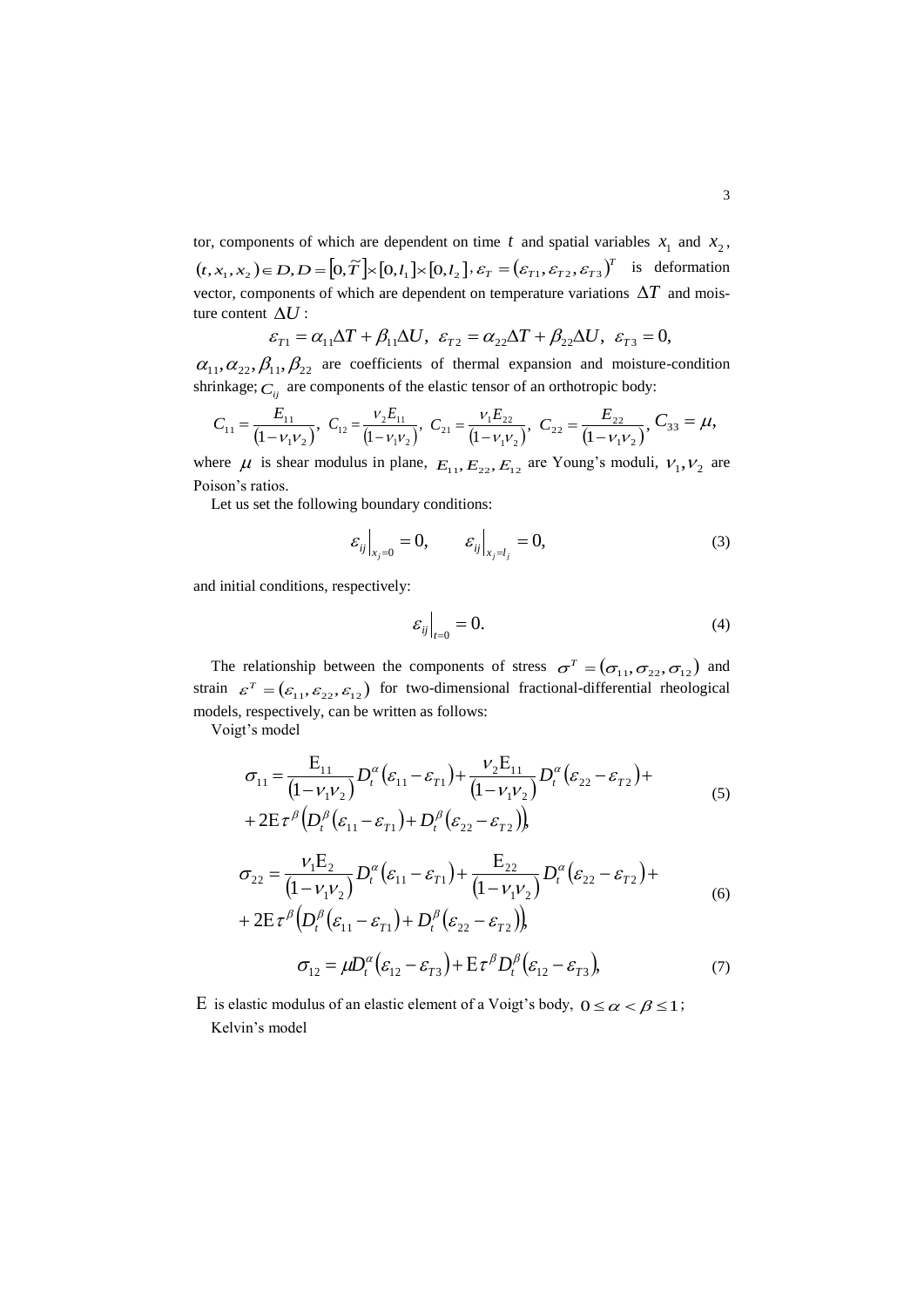$$
\sigma_{11} + \frac{E_1 \tau^{\alpha}}{(E_1 + E_2)} D_i^{\alpha} \sigma_{11} = \frac{E_{11}}{(1 - \nu_1 \nu_2)} (\varepsilon_{11} - \varepsilon_{T1}) + \frac{\nu_2 E_{11}}{(1 - \nu_1 \nu_2)} (\varepsilon_{22} - \varepsilon_{T2}) + \n+ \frac{2E_1 E_2 \tau^{\beta}}{(E_1 + E_2)} (D_i^{\beta} (\varepsilon_{11} - \varepsilon_{T1}) + D_i^{\beta} (\varepsilon_{22} - \varepsilon_{T2}))
$$
\n
$$
\sigma_{22} + \frac{E_1 \tau^{\alpha}}{(E_1 + E_2)} D_i^{\alpha} \sigma_{22} = \frac{\nu_1 E_{22}}{(1 - \nu_1 \nu_2)} (\varepsilon_{11} - \varepsilon_{T1}) + \frac{E_{22}}{(1 - \nu_1 \nu_2)} (\varepsilon_{22} - \varepsilon_{T2}) + \n+ \frac{2E_1 E_2 \tau^{\beta}}{(E_1 + E_2)} (D_i^{\beta} (\varepsilon_{11} - \varepsilon_{T1}) + D_i^{\beta} (\varepsilon_{22} - \varepsilon_{T2}))
$$
\n
$$
\sigma_{12} + \frac{E_1 \tau^{\alpha}}{(E_1 + E_2)} D_i^{\alpha} \sigma_{12} = \mu (\varepsilon_{12} - \varepsilon_{T3}) + \frac{E_1 E_2 \tau^{\beta}}{(E_1 + E_2)} D_i^{\beta} (\varepsilon_{12} - \varepsilon_{T3}), \qquad (10)
$$

where  $E_1$  is elastic modulus of an elastic element of a Voigt's body,  $E_2$  is elastic modulus of an elastic element,  $\alpha$ ,  $\beta$  are fractional derivatives and  $0 \leq \alpha$ ,  $\beta \leq 1$ ;

Maxwell's model

$$
\sigma_{11} + \tau^{\alpha} D_t^{\alpha} \sigma_{11} = \frac{E_{11}}{(1 - v_1 v_2)} (\varepsilon_{11} - \varepsilon_{T1}) + \frac{v_2 E_{11}}{(1 - v_1 v_2)} (\varepsilon_{22} - \varepsilon_{T2}) +
$$
  
+ 2E<sub>2</sub>  $\tau^{\beta}$   $(D_t^{\beta} (\varepsilon_{11} - \varepsilon_{T1}) + D_t^{\beta} (\varepsilon_{22} - \varepsilon_{T2})$ ,  

$$
\sigma_{22} + \tau^{\alpha} D_t^{\alpha} \sigma_{22} = \frac{v_1 E_2}{(1 - v_1 v_2)} (\varepsilon_{11} - \varepsilon_{T1}) + \frac{E_{22}}{(1 - v_1 v_2)} (\varepsilon_{22} - \varepsilon_{T2}) +
$$
  
+ 2E<sub>2</sub>  $\tau^{\beta}$   $(D_t^{\beta} (\varepsilon_{11} - \varepsilon_{T1}) + D_t^{\beta} (\varepsilon_{22} - \varepsilon_{T2})$ ,  

$$
\sigma_{12} + \tau^{\alpha} D_t^{\alpha} \sigma_{12} = \mu (\varepsilon_{12} - \varepsilon_{T3}) + E_2 \tau^{\beta} D_t^{\beta} (\varepsilon_{12} - \varepsilon_{T3}),
$$
(13)

where  $E_2$  is elastic modulus of an elastic element for Maxwell's model,,  $0 \leq \alpha < \beta < 1$ .

If we put  $\alpha = 0$ ,  $\beta = 1$  in relations (5) - (7), we get the classical two-dimensional Voigt's model in the case of orthotropy. Relations (8) - (13) will describe the classical Maxwell's and Kelvin's models at fractal values  $\alpha = 1, \beta = 1$ .

For the integral representation of relations (5) - (13), we consider the properties of fractional derivatives [5], the definition of fractional derivative  $\vartheta$ ,  $(0 \le \vartheta < 1)$ :

$$
D_t^{\beta} f(t) = \frac{1}{\Gamma(1-\beta)} D_t \int_0^t (t - \xi)^{-\beta} f(\xi) d\xi.
$$
 (14)

as well as the Laplace transform method [9].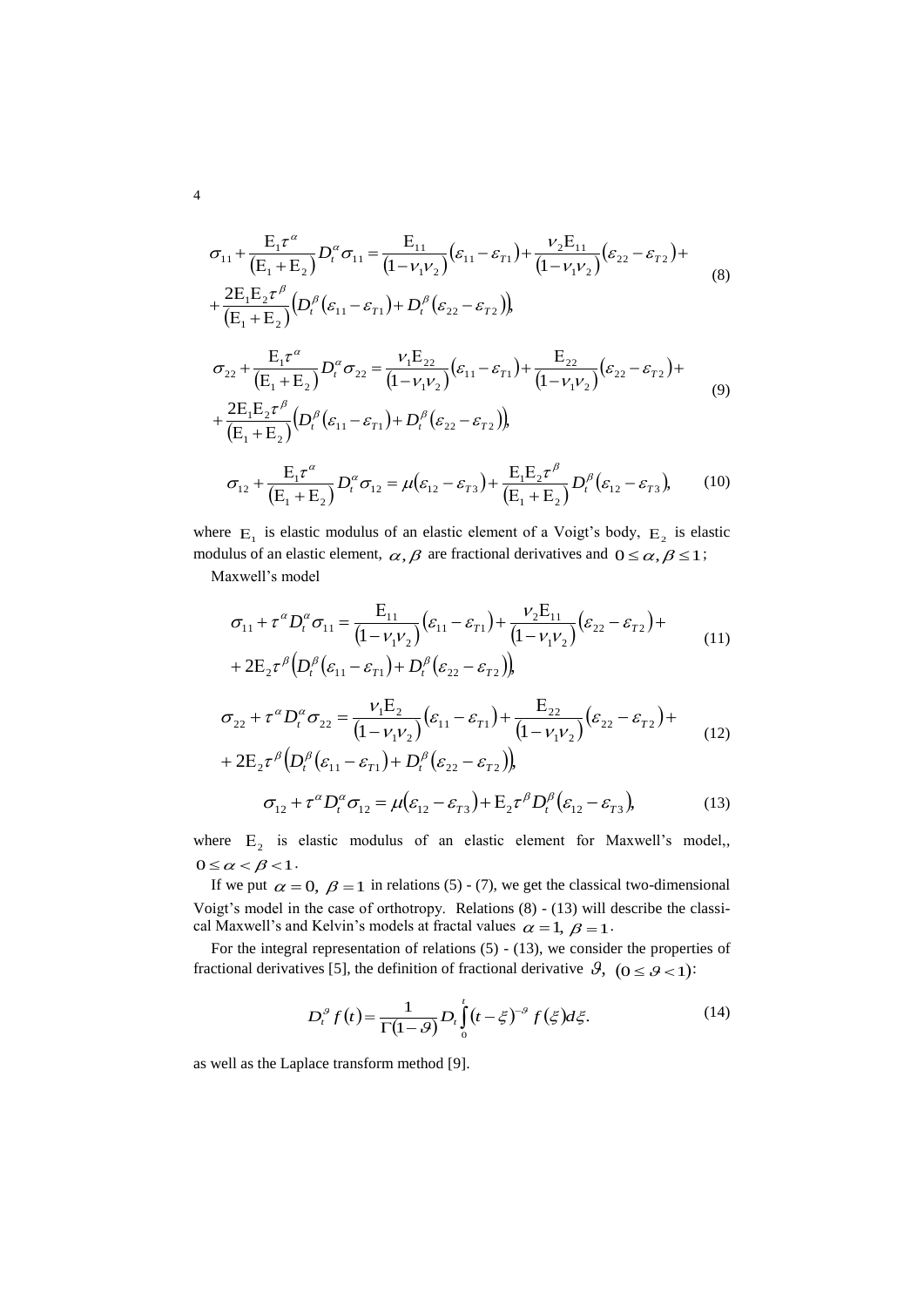Thus, the relations describing the relationship between stress and strain (5) - (13) can be rewritten after the corresponding transformations in the integral form.

*t*

$$
\sigma_{ii} = \frac{C_{ii}}{\Gamma(1-\alpha)} D_i \int_0^t (t-\xi)^{-\alpha} [P_1(\varepsilon_{11}(\xi) - \varepsilon_{T1}(\xi))] d\xi,
$$
\n
$$
\sigma_{ii} = \frac{C_{ii}}{\Gamma(1-\alpha)} D_i \int_0^t (t-\xi)^{-\alpha} [P_1(\varepsilon_{11}(\xi) - \varepsilon_{T1}(\xi))] + P_2(\varepsilon_{22}(\xi) - \varepsilon_{T2}(\xi))] d\xi + \frac{2E\tau^{\beta}}{\Gamma(1-\beta)} D_i \int_0^t (t-\xi)^{-\beta} [(\varepsilon_{11}(\xi) - \varepsilon_{T1}(\xi))] + (\varepsilon_{22}(\xi) - \varepsilon_{T2}(\xi))] d\xi,
$$
\n
$$
\sigma_{12} = \frac{\mu}{\Gamma(1-\alpha)} D_i \int_0^t (t-\xi)^{-\alpha} (\varepsilon_{12}(\xi) - \varepsilon_{T3}(\xi)) d\xi + \frac{E\tau^{\beta}}{\Gamma(1-\beta)} D_i \int_0^t (t-\xi)^{-\beta} (\varepsilon_{12}(\xi) - \varepsilon_{T3}(\xi)) d\xi.
$$
\n(16)

(15)  
\n
$$
\sigma_{12} = \frac{\mu}{\Gamma(1-\alpha)} D_i \int_0^t (t-\xi)^{-\alpha} \left( \varepsilon_{12}(\xi) - \varepsilon_{73}(\xi) \right) d\xi + \frac{E\tau^{\beta}}{\Gamma(1-\beta)} D_i \int_0^t (t-\xi)^{-\beta} \left( \varepsilon_{12}(\xi) - \varepsilon_{73}(\xi) \right) d\xi.
$$
\n(16)

Two-dimensional fractional-differential Kelvin's and Maxwell's models:  
\n
$$
\sigma_{ii} = C_i G(t) + A \int_0^t G(t-\xi) [p_1(\varepsilon_{11}(\xi) - \varepsilon_{r1}(\xi)) + 2BD_i^{\beta} (\varepsilon_{11}(\xi) - \varepsilon_{r1}(\xi))] d\xi + A \int_0^t G(t-\xi) [p_2(\varepsilon_{22}(\xi) - \varepsilon_{r2}(\xi)) + 2BD_i^{\beta} (\varepsilon_{22}(\xi) - \varepsilon_{r2}(\xi))] d\xi,
$$
\n(17)  
\n
$$
\sigma_{12} = C_3 G(t) + A \int_0^t G(t-\xi) [2C_{33}(\varepsilon_{12}(\xi) - \varepsilon_{r3}(\xi)) + BD_i^{\beta} (\varepsilon_{12}(\xi) - \varepsilon_{r3}(\xi))] d\xi,
$$
\n(18)

$$
\sigma_{12} = C_3 G(t) + A \int_0^t G(t-\xi) \Big[ 2C_{33} \Big( \varepsilon_{12} \Big( \xi \Big) - \varepsilon_{r3} \Big( \xi \Big) \Big) + BD_t^\beta \Big( \varepsilon_{12} \Big( \xi \Big) - \varepsilon_{r3} \Big( \xi \Big) \Big) \Big] d\xi,
$$
\n(18)  
\n
$$
G(t) = \begin{cases}\nt^{\alpha-1} E_{\alpha,\alpha} \Big( -At^\alpha \Big), \text{ Kelvin} & B = \begin{cases}\n\frac{E_1 E_2 \tau^\beta}{(E_1 + E_2)}, \text{ Kelvin} \\
\frac{E_2 \tau^\beta}{(E_1 + E_2)}, \text{Kelvin} & \frac{E_3 \tau^\beta}{(E_2 \tau^\beta)}, \text{Maximumell} \\
\frac{1}{E_1 \tau^\alpha}, \text{Maxwell} & \text{for Maxwell's and Kelvin's models} \\
\frac{1}{\tau^\alpha}, \text{Maxwell} & \text{for } \frac{1}{\tau^\alpha} \Big[ \frac{1}{\tau^\alpha} - \frac{1}{\tau^\alpha}, \text{Normalell's models} & \frac{1}{\tau^\alpha} \Big] \end{cases} & \text{for } \frac{1}{\tau^\alpha} = 1, p_1 = 1, p_2 = \nu_2 & \text{for } \frac{1}{\tau^\alpha} = 1, p_1 = \nu_1, p_2 = 1 \\
\frac{1}{\tau^\alpha} = 2 \rightarrow p_1 = C_{21}, p_2 = C_{22}, \text{for Voigt's model} - \frac{1}{\tau^\alpha} = \nu_1, p_2 = 1\n\end{cases}
$$

# **3 A numerical method for the realization of two-dimensional fractional-differential rheological models**

To implement the numerical method, we introduce the space-time grid in the region *D* :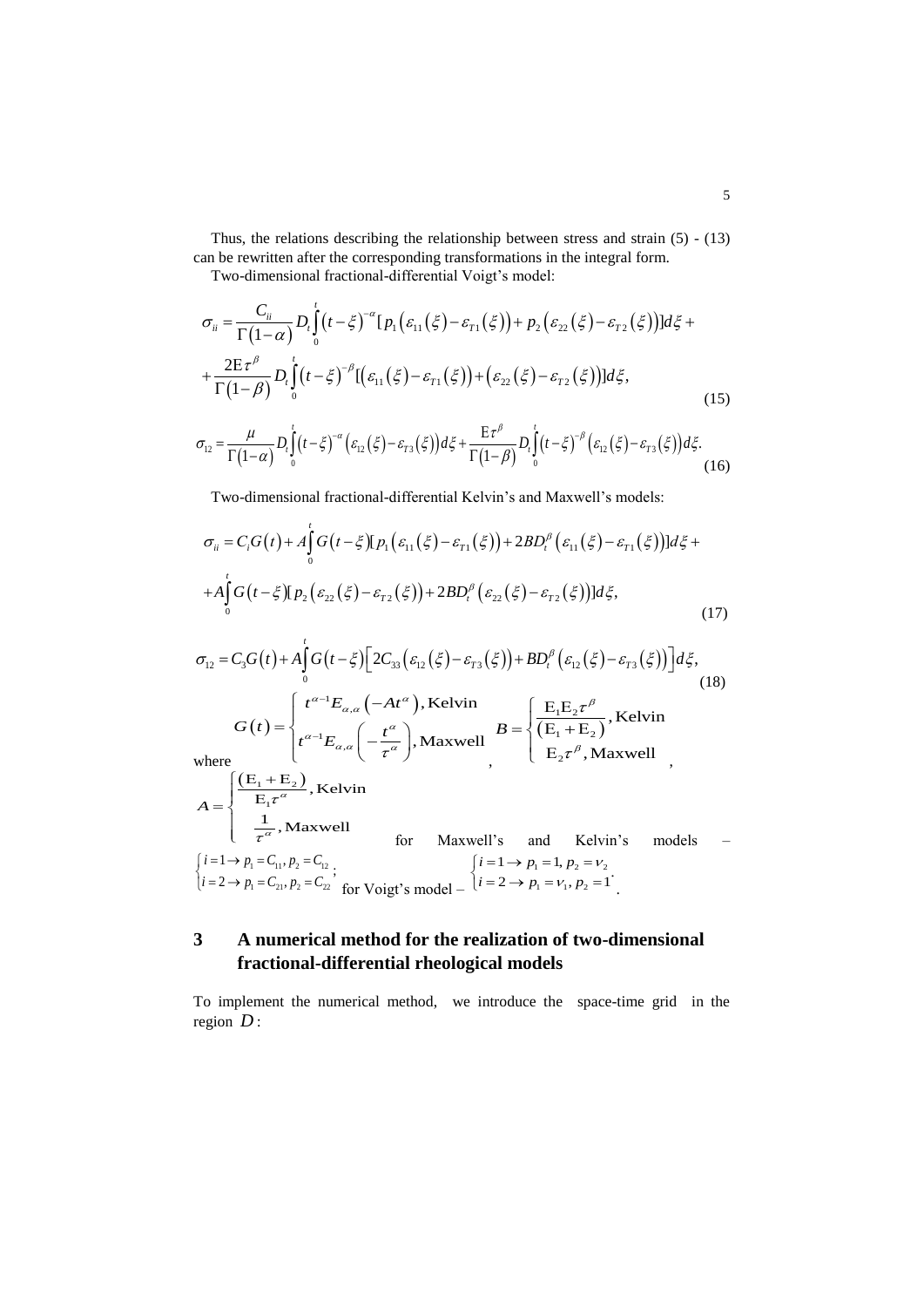$$
\varpi_{\Delta t, h_1, h_2} = \{ (t^k, x_{1(n)}, x_{2(m)}) : x_{1(n)} = (n-1)h_1, x_{2(m)} = (m-1)h_2, t^k = k\Delta t, n = 1, ..., N; h_1 = \frac{l_1}{N-1}; m = 1, ..., M; h_2 = \frac{l_2}{M-1}; k = 0, 1, ..., K; \Delta \tau = \frac{\tilde{T}}{K} \}.
$$
\n(19)

Given the Riemann-Liouville formula [10], the difference approximation of a fractional derivative  $\gamma$   $(0 < \gamma \le 1)$  by coordinates  $x_1, x_2$  can be written as follows [4, 5]:

$$
\left. \frac{\partial^{\gamma} u}{\partial x_i^{\gamma}} \right|_{x_{i(n)}} \approx \frac{u_{n+1} - \gamma u_n}{\Gamma(2 - \gamma) h_i^{\gamma}}, \quad h_i = x_{i(n+1)} - x_{i(n)}, \quad i = 1, 2, \tag{20}
$$

where  $\Gamma(\cdot)$  is a Gamma function.

Given (20), the finite-difference approximation of the system of differential equations  $(1) - (2)$  will take the form:

$$
\frac{C_{11}}{\Gamma(2-\gamma)h_1^{\gamma}} \overline{R}_{11} \left( \varepsilon_{11(n+1,m)}^k - \gamma \varepsilon_{11(n,m)}^k \right) - C_{11} \widetilde{R}_{11} + \n+ \frac{C_{12}}{\Gamma(2-\gamma)h_1^{\gamma}} \overline{R}_{12} \left( \varepsilon_{22(n+1,m)}^k - \gamma \varepsilon_{22(n,m)}^k \right) - C_{12} \widetilde{R}_{12} + \n+ \frac{2C_{33}}{\Gamma(2-\gamma)h_2^{\gamma}} \overline{R}_{33}^2 \left( \varepsilon_{12(n,m+1)}^k - \gamma \varepsilon_{12(n,m)}^k \right) - 2C_{33} \widetilde{R}_{33}^2 = 0, \n+ \frac{C_{21}}{\Gamma(2-\gamma)h_2^{\gamma}} \overline{R}_{21} \left( \varepsilon_{11(n,m+1)}^k - \gamma \varepsilon_{11(n,m)}^k \right) - C_{21} \widetilde{R}_{21} + \n+ \frac{C_{22}}{\Gamma(2-\gamma)h_2^{\gamma}} \overline{R}_{22} \left( \varepsilon_{22(n,m+1)}^k - \gamma \varepsilon_{22(n,m)}^k \right) - C_{22} \widetilde{R}_{22} + \n+ \frac{2C_{33}}{\Gamma(2-\gamma)h_2^{\gamma}} \overline{R}_{33}^1 \left( \varepsilon_{12(n+1,m)}^k - \gamma \varepsilon_{12(n,m)}^k \right) - 2C_{33} \widetilde{R}_{33}^1 = 0.
$$
\n(22)

The boundary and initial conditions (3) - (4) in the finite-difference form are written, respectively:

$$
\varepsilon_{11,22,12\binom{k}{1,m}} = 0, \; \varepsilon_{11,22,12\binom{N}{N,m}} = 0, \; \varepsilon_{11,22,12\binom{k}{n,1}} = 0, \; \varepsilon_{11,22,12\binom{k}{n,M}} = 0,\tag{23}
$$

$$
\varepsilon_{11,22,12(n,m)}^{0} = 0. \tag{24}
$$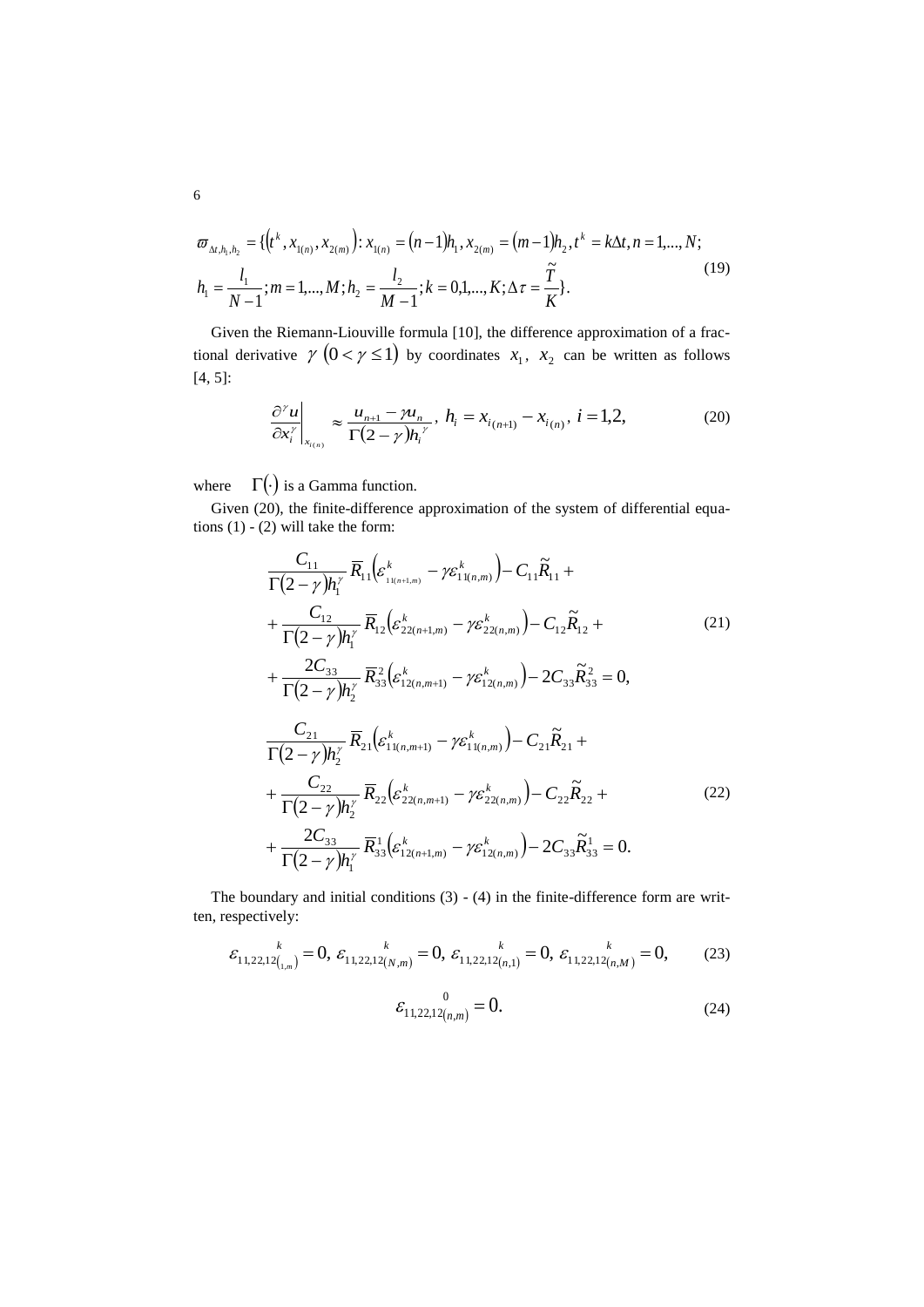# **4 Splitting two-dimensional fractional-differential kernels**

Let a force act on a wooden specimen along the axis OX. Then from the components of the stress tensor  $\sigma_{11} \neq 0$ , and  $\sigma_{22} = 0$ .

Since it is known that the average stress is specified by the formula:

$$
\tilde{\sigma} = \frac{1}{3} (\sigma_{11} + \sigma_{22}), \tag{25}
$$

then in this case  $\tilde{\sigma} = \frac{1}{3} \sigma_{11}$ .

The stress tensor deviator then takes the form:

$$
S_{ij}(t) = \sigma_{ij} - \tilde{\sigma} \delta_{ij} = \begin{vmatrix} 2/3 & 0 & 0 \\ 0 & 0 & -\frac{1}{3} \sigma_{11} \end{vmatrix},
$$
 (26)

where  $\overline{\mathcal{L}}$  $\left\{ \right.$  $\int$  $\neq$  $=$  $=$  $0, i \neq j.$  $1, i = j;$  $i \neq j$  $i = j$  $\delta_{ij} = \begin{cases} i & \text{if } j \neq j \\ 0 & \text{if } j \neq j \end{cases}$  is the Kronecker symbol.

The strain tensor deviator will take the form:

$$
e_{ij}(t) = \varepsilon_{ij} - \tilde{e}\,\delta_{ij} = \begin{vmatrix} 2/3(\varepsilon_{11} - \varepsilon_{22}) & 0\\ 0 & 1/3(\varepsilon_{22} - \varepsilon_{11}) \end{vmatrix},\tag{27}
$$

where  $\tilde{e} = \frac{1}{2}\theta = \frac{1}{2}(\varepsilon_{11} + \varepsilon_{22}).$ 3 1 3  $\widetilde{e} = \frac{1}{2}\theta = \frac{1}{2}(\varepsilon_{11} + \varepsilon_{22})$ 

The displacement equation [6] takes the form:

$$
e_{ij}(t) = \frac{S_{ij}(t)}{2\mu} + \frac{1}{2\mu} \int_{0}^{t} \Pi_{sc}(t - \xi) S_{ij}(\xi) d\xi,
$$
 (28)

where  $\prod_{x \in I} (t - \xi)$  is shear creep kernel,  $\mu$  is shear modulus.

The equation of volumetric deformation (strain) is written accordingly [11]:

$$
\theta(t) = \frac{\tilde{\sigma}(t)}{B} + \frac{1}{B} \int_{0}^{t} \Pi_{\sigma\sigma}(t - \xi) \tilde{\sigma}(\xi) d\xi,
$$
\n(25)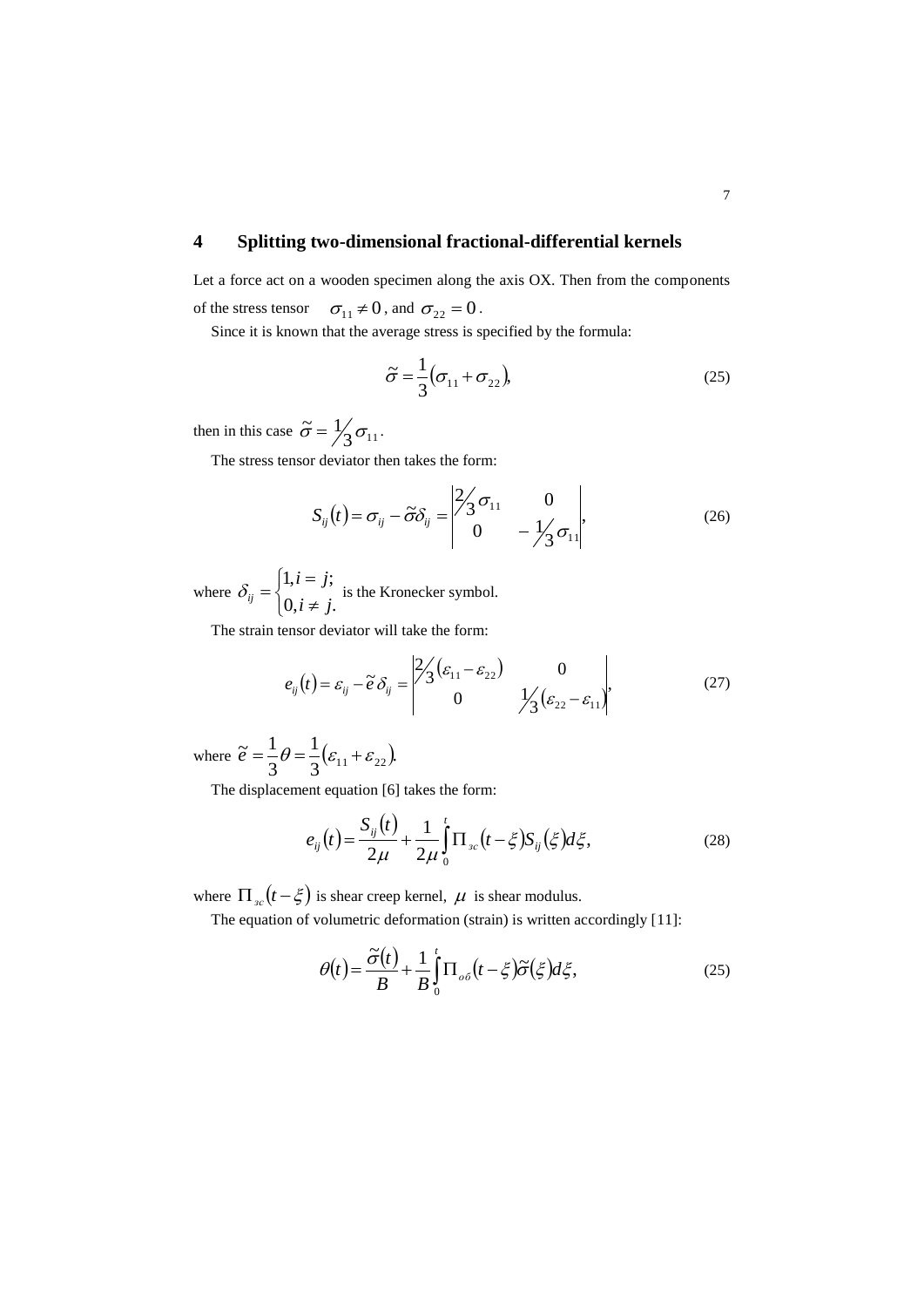where  $\Pi_{\alpha\delta}(t-\xi)$  is volumetric creep kernel, *B* is volumetric modulus of elasticity associated with the longitudinal modulus of elasticity  $E_{11}$  and elastic Poisson's ratio  $v_0$  by the formula  $\frac{E_{11}}{3(1-2v_0)}$  $B = \frac{E_{11}}{2(1 - 2)^{1}}$ .

Based on the creep data of stretched or compressed specimens, using the measured values of longitudinal  $\varepsilon_{11}(t)$  and transverse  $\varepsilon_{22}(t)$  deformations, we can construct functions of longitudinal  $\prod_{11}(t)$  and transverse  $\prod_{22}(t)$  creep.

We write the equations of the processes of longitudinal and transverse deformation of a wooden specimen that is stretched by stress  $\sigma_{11}(t)$  [11]:

$$
\varepsilon_{11}(t) = \frac{1}{\mathrm{E}_{11}} \Bigg[ \sigma_{11}(t) + \int_{0}^{t} \Pi_{11}(t - \xi) \sigma_{11}(\xi) d\xi \Bigg], \tag{30}
$$

$$
\varepsilon_{22}(t) = -\frac{v_0}{E_{11}} \left[ \sigma_{11}(t) + \int_0^t \Pi_{12}(t - \xi) \sigma_{11}(\xi) d\xi \right],
$$
\n(31)

where  $V_0 = V(0)$  is the value of the elastic Poisson ratio.

For the component  $e_{11}$  from (27) we have:

$$
e_{11}(t) = \frac{2}{3} (\varepsilon_{11} - \varepsilon_{22}) = \frac{2}{3} \frac{1}{E_{11}} \left[ \sigma_{11}(t) + \int_{0}^{t} \Pi_{11}(t - \xi) \sigma_{11}(\xi) d\xi \right] +
$$
  
+ 
$$
\frac{2}{3} \frac{\nu_{0}}{E_{11}} \left[ \sigma_{11}(t) + \int_{0}^{t} \Pi_{12}(t - \xi) \sigma_{11}(\xi) d\xi \right] =
$$
  
= 
$$
\frac{2(1 + \nu_{0})}{3E_{11}} \sigma_{11}(t) + \frac{2}{3E_{11}} \int_{0}^{t} (\Pi_{11}(t - \xi) + \nu_{0} \Pi_{12}(t - \xi)) \sigma_{11}(\xi) d\xi.
$$
 (32)

From (26) it is known that  $S_{11} = \frac{2}{3} \sigma_{11}$ . Then  $\sigma_{11} = \frac{3}{2} S_{11}$  and we get:

$$
e_{11}(t) = \frac{1 + \nu_0}{E_{11}} \left[ S_{11}(t) + \int_0^t \frac{\Pi_{11}(t - \xi) + \nu_0 \Pi_{12}(t - \xi)}{1 + \nu_0} S_{11}(\xi) d\xi \right] =
$$
  
= 
$$
\frac{1 + \nu_0}{E_{11}} \left[ S_{11}(t) + \int_0^t \Pi_{3c}(t - \xi) S_{11}(\xi) d\xi \right],
$$
 (33)

where  $\Pi_{sc}(t-\xi) = \frac{\Pi_{11}(t-\xi) + \nu_0 \Pi_{12}(t-\xi)}{1+\nu_0}$ .  $\frac{1}{11}(t-\xi)+\nu_0\Pi_{12}$  $\Pi_{3c}(t-\xi) = \frac{\Pi_{11}(t-\xi) + \nu_0 \Pi_{12}(t-\xi)}{1+\nu_0}$ 

The creep equation in the case of stretching will take the form: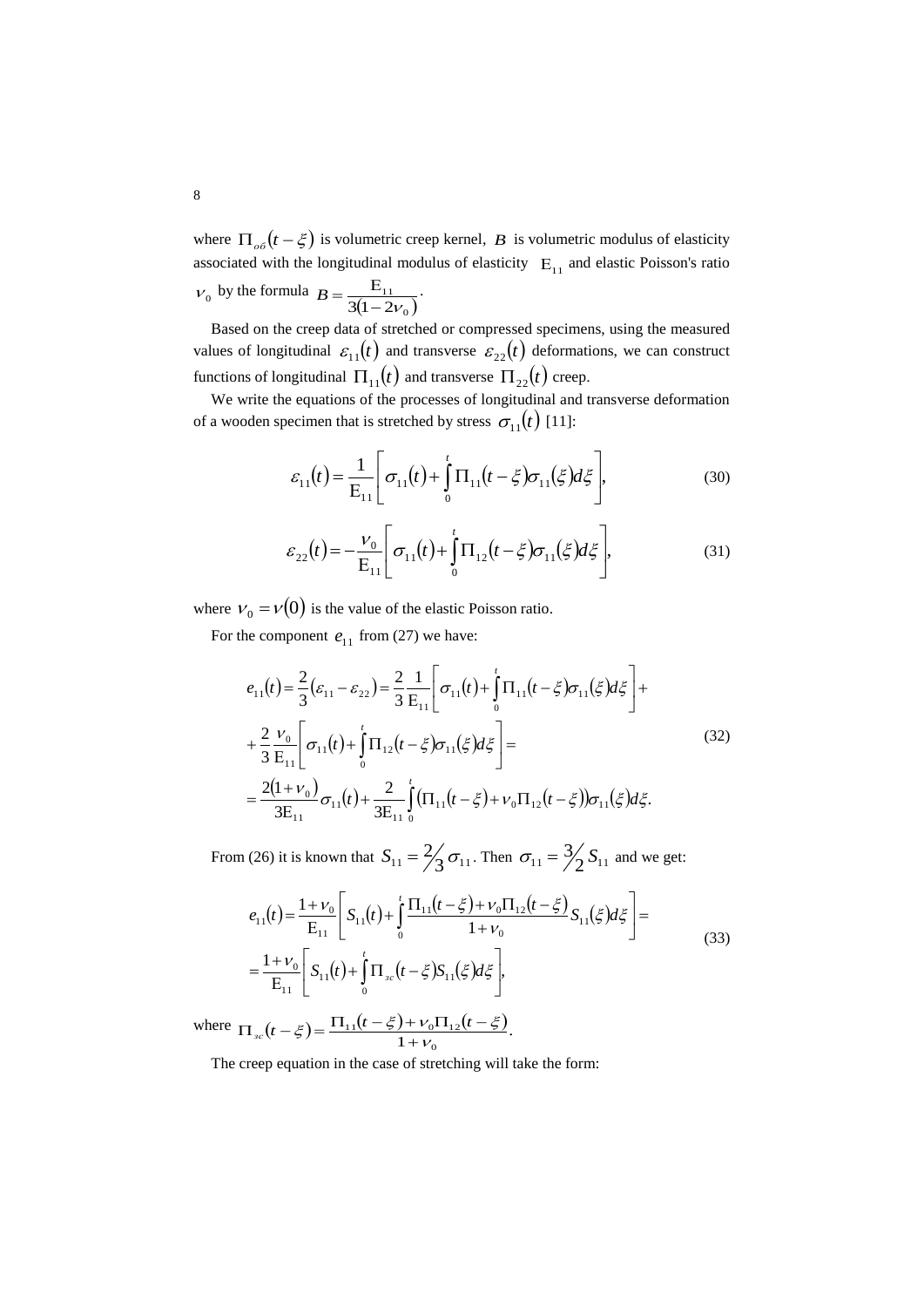$$
\theta = \frac{1}{E_{11}} \left[ \sigma_{11}(t) + \int_0^t \Pi_{11}(t - \xi) \sigma_{11}(\xi) d\xi \right] - \frac{2\nu_0}{E_{11}} \left[ \sigma_{11}(t) + \int_0^t \Pi_{12}(t - \xi) \sigma_{11}(\xi) d\xi \right].
$$
 (34)

Since  $\sigma_{11} = 3\tilde{\sigma}$ , then

$$
\theta = \frac{1 - 2v_0}{E_{11}} 3\tilde{\sigma}(t) + \int_0^t \left[ \frac{1}{E_{11}} \Pi_{11}(t - \xi) - \frac{2v_0}{E_{11}} \Pi_{12}(t - \xi) \right] 3\tilde{\sigma}(t) d\xi =
$$
  
\n
$$
= \frac{3(1 - 2v_0)}{E_{11}} \left( \tilde{\sigma}(t) + \int_0^t \frac{\Pi_{11}(t - \xi) - 2v_0 \Pi_{12}(t - \xi)}{1 - 2v_0} \tilde{\sigma}(t) d\xi \right) =
$$
  
\n
$$
= \frac{3(1 - 2v_0)}{E_{11}} \left( \tilde{\sigma}(t) + \int_0^t \Pi_{o\delta}(t - \xi) \tilde{\sigma}(t) d\xi \right),
$$
\n(35)

where  $\Pi_{oo} = \frac{\Pi_{11}(t-\xi) - 2v_0 \Pi_{12}(t-\xi)}{2}$ .  $1 - 2$ 2  $\mathbf{0}$  $\frac{1}{11}(t-\xi)-2v_0\Pi_{12}$ 'V  $\xi$ ) – 2 $v_0 \Pi_{12}(t-\xi)$  $\overline{a}$  $\prod_{o6} = \frac{\prod_{11}(t-\xi) - 2v_0 \prod_{12}(t-\xi)}{1-2v_0 \xi}$ 

For fractional-differential models of the shear and volumetric creep kernel, it can be written for each model as follows:

for Voigt's model

$$
\Pi_{sc(F)}(t-\xi) = \frac{(t-\xi)^{\beta-1}}{2E\tau^{\beta}(1+\nu_{0})}(E_{\beta-\alpha,\beta}\left(-\frac{E_{11}}{2E\tau^{\beta}(1-\nu_{1}\nu_{2})}(t-\xi)^{\beta-\alpha}\right)+\n+ \nu_{0}E_{\beta-\alpha,\beta}\left(-\frac{E_{11}\nu_{2}}{2E\tau^{\beta}(1-\nu_{1}\nu_{2})}(t-\xi)^{\beta-\alpha}\right),
$$
\n
$$
\Pi_{oc(F)}(t-\xi) = \frac{(t-\xi)^{\beta-1}}{2E\tau^{\beta}(1-2\nu_{0})}(E_{\beta-\alpha,\beta}\left(-\frac{E_{11}}{2E\tau^{\beta}(1-\nu_{1}\nu_{2})}(t-\xi)^{\beta-\alpha}\right)-\n- 2\nu_{0}E_{\beta-\alpha,\beta}\left(-\frac{E_{11}\nu_{2}}{2E\tau^{\beta}(1-\nu_{1}\nu_{2})}(t-\xi)^{\beta-\alpha}\right),
$$
\n(37)

J

for Kelvin's model

 $\setminus$ 

$$
\Pi_{\mathfrak{so}(K)}(t-\xi) = \frac{(E_1 + E_2)}{2E_1E_2\tau^{\beta}(1+\nu_0)}(t-\xi)^{\beta-1}(E_{\beta,\beta})\left(-\frac{E_{11}(E_1 + E_2)}{2E_1E_2\tau^{\beta}(1-\nu_1\nu_2)}(t-\xi)^{\beta}\right) + \nu_0E_{\beta,\beta}\left(-\frac{\nu_2E_{11}(E_1 + E_2)}{2E_1E_2\tau^{\beta}(1-\nu_1\nu_2)}(t-\xi)^{\beta}\right),
$$
\n(38)

 $(1 - \nu_1 \nu_2)$ 

 $1^{\nu}$  2

 $2E \tau ^{\beta } (1$ 

 $E \tau ^{\beta } (1 -$ 

 $\left| \beta - \alpha \right| = \frac{2 \prod_{i=1}^{n} (t - \xi)}{2 \mathbf{E} \tau^{\beta} (1 - V_{i} V_{\alpha})} (t - \xi)$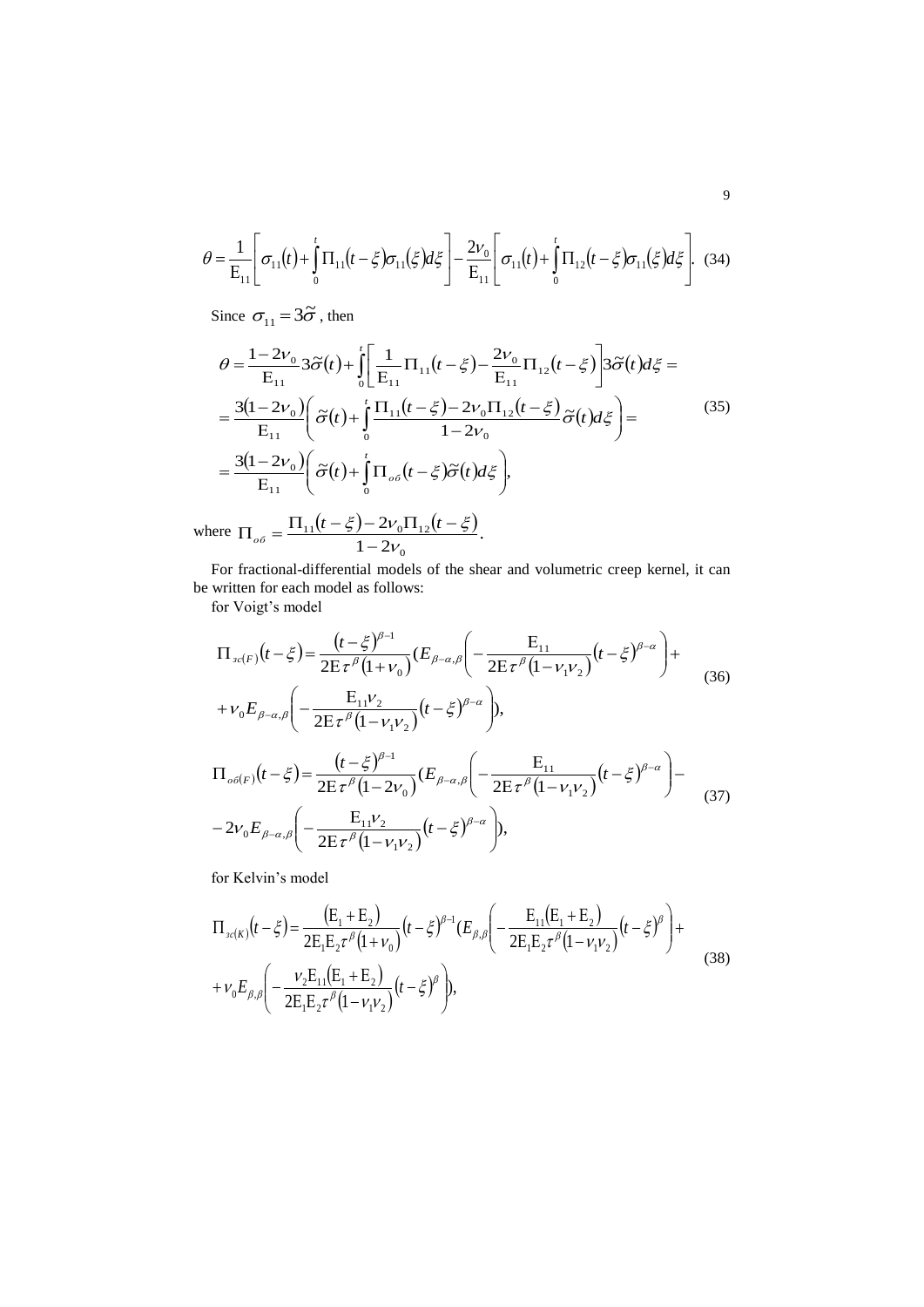$$
\Pi_{o\delta(K)}(t-\xi) = \frac{(E_1 + E_2)}{2E_1E_2\tau^{\beta}(1-2\nu_0)}(t-\xi)^{\beta-1}(E_{\beta,\beta}\left(-\frac{E_{11}(E_1 + E_2)}{2E_1E_2\tau^{\beta}(1-\nu_1\nu_2)}(t-\xi)^{\beta}\right) - 2\nu_0E_{\beta,\beta}\left(-\frac{\nu_2E_{11}(E_1 + E_2)}{2E_1E_2\tau^{\beta}(1-\nu_1\nu_2)}(t-\xi)^{\beta}\right),
$$
\n(39)

## **5 Numerical implementation of a mathematical model**

Considering the previous studies [2, 3] regarding the identification of fractionaldifferential parameters of models, we present the identification results for the rheological Maxwell model (see Fig. 1).



**Fig. 1.** Identification of fractional-differential parameters of the Maxwell model.

In Fig. 2, the deformation change for a sample of biomaterial (modulus of elasticity  $E = 16,1GPa$ ) [12] was investigated using a Kelvin rheological model taking into account the fractal structure of the medium without taking it into account. Such studies have shown that by decreasing the fractional-differential parameter  $\beta$ , the deformation functions increase more slowly, and at a value  $\beta = 0.1$ , the deformation curve acquires the form in which the deformation of the material is smallest. Thus, it is possible to trace the relationship between the fractal parameters of the model and the process of deformation change.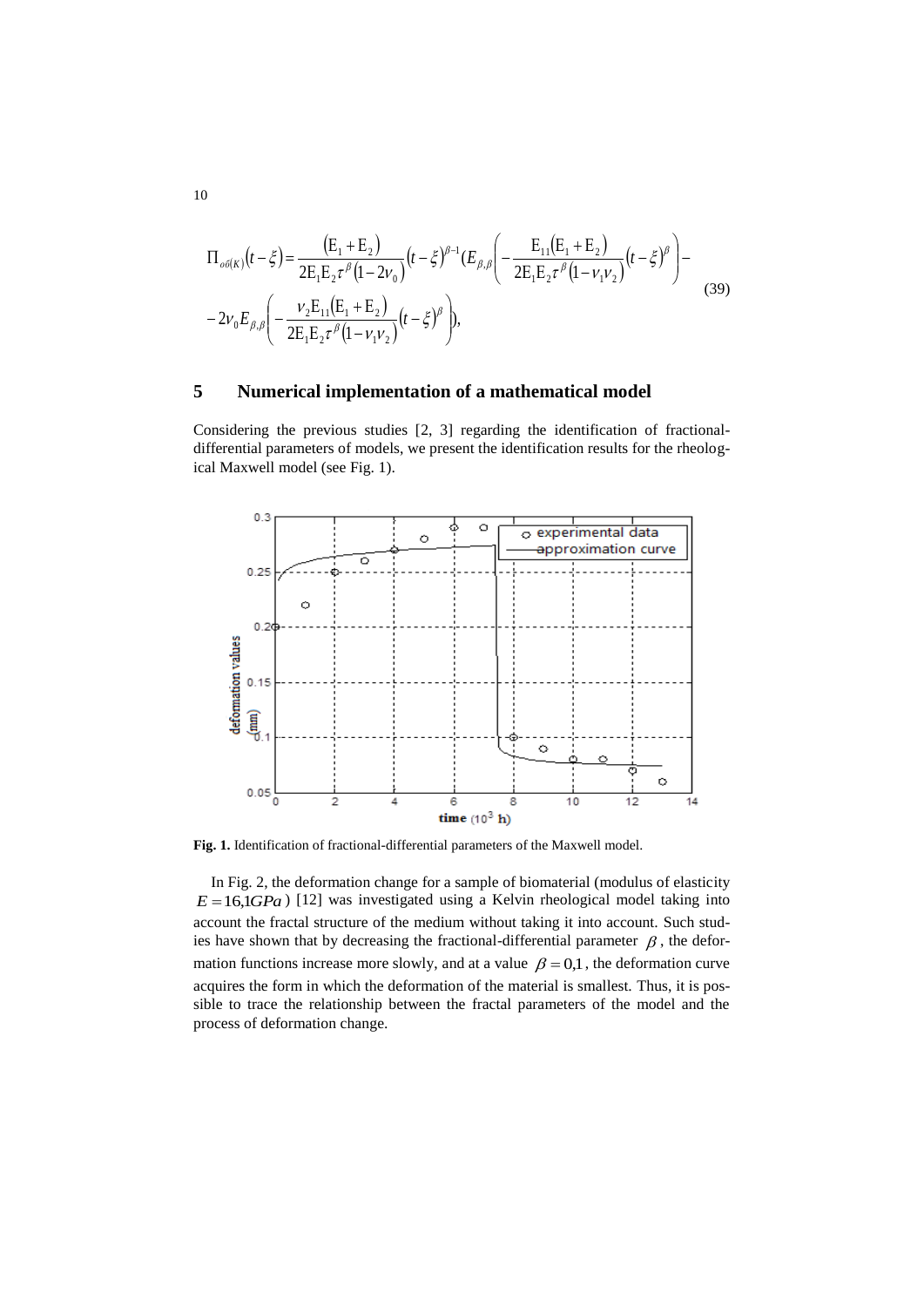

**Fig. 2.** Change of the deformations of the fractional-differential Kelvin's model.

Our results show that the difference between the stress curves with the fractal structure and without taking into account for more solid types of biomaterials does not exceed 16.7%, whereas the difference between the stress curves for materials with a lower density lies between 19.6 and 24.0%.

#### **6 Conclusions**

Two-dimensional mathematical models of deformation processes of biomaterials have been constructed, which make it possible to take into account the fractal struc-ture of a material depending on the initial values of temperature and moisture content, thermo-mechanical characteristics of anisotropy, different types of material. An algorithm for numerical implementation of two-dimensional mathematical models of visco-elastic deformation of biomaterials has been developed, which allows calculating the components of the stress-strain state of a material taking into account the effects of memory and self-organization.

Adaptation has been carried out of the method of splitting fractional-differential creep kernels, which makes it possible to determine the functions of volumetric and shear creep according to the experimental data of one-dimensional models of viscoelastic deformation, to identify fractional-differential parameters of models taking